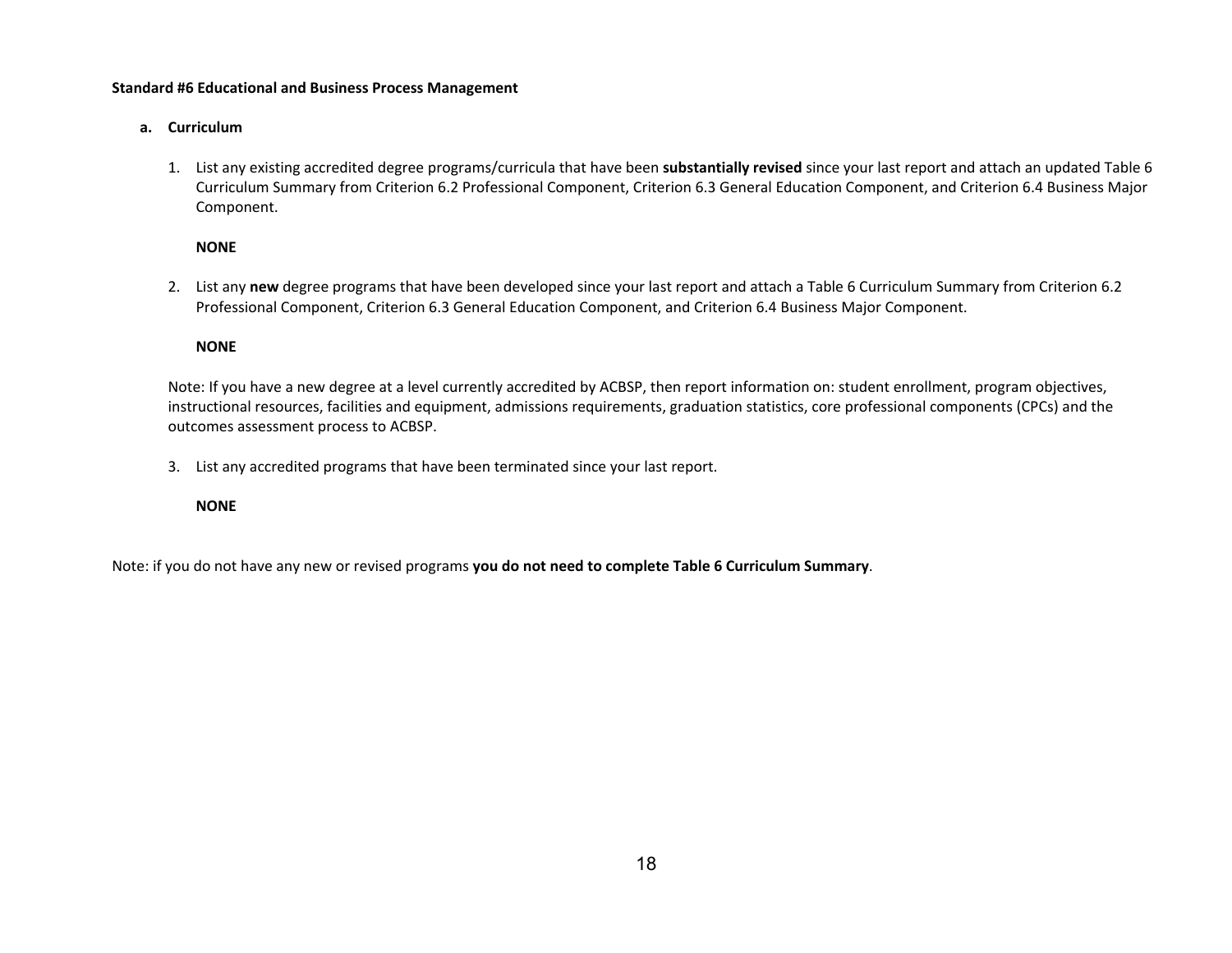**Complete table 6.1. Provide three or four examples, reporting what you consider to be the most important data. It is not necessary to provide results for every process.** 

 **Table 6.1 Standard 6 ‐ Organizational Performance Results** 

| <b>Performance</b><br><b>Measure</b>                                                                                             | <b>What is your</b><br>measurement<br>instrument or<br>process? | <b>Current</b><br><b>Results</b>                                                                                                                                                                                                           | <b>Analysis of</b><br><b>Results</b>                                                                                                                                                                                                                                                                                                                | <b>Action Taken</b><br>or<br><b>Improvement</b><br>made                                      | <b>Insert Graphs or Tables of Resulting Trends</b><br>(3-5 data points preferred)                                                                                                                                                                                                                                                                                                                           |
|----------------------------------------------------------------------------------------------------------------------------------|-----------------------------------------------------------------|--------------------------------------------------------------------------------------------------------------------------------------------------------------------------------------------------------------------------------------------|-----------------------------------------------------------------------------------------------------------------------------------------------------------------------------------------------------------------------------------------------------------------------------------------------------------------------------------------------------|----------------------------------------------------------------------------------------------|-------------------------------------------------------------------------------------------------------------------------------------------------------------------------------------------------------------------------------------------------------------------------------------------------------------------------------------------------------------------------------------------------------------|
| <b>ONLINE</b><br><b>COURSES</b><br>Increase<br>online and/or<br>hybrid course<br>offerings by<br>one new<br>course each<br>year. | Sections from<br>official Snow<br>College<br>schedule.          | The data<br>shown is<br>broken<br>down by<br>semester.<br>Looking at<br>results by<br>academic<br>school year,<br>online<br>courses<br>have<br>increased<br>every year<br>except<br>2015-16,<br>where the<br>number<br>stayed the<br>same. | Although<br>the number<br>of courses<br>did not<br>increase<br>2014-15 to<br>2015-16,<br>the number<br>of sections<br>has<br>increased.<br>Additionally,<br>the college<br>embarked<br>on a school-<br>wide<br>concurrent<br>enrollment<br>initiative<br>funded by<br>the<br>legislature.<br>One or two<br>sections<br>materialized<br>as a result. | The<br>department<br>will continue<br>looking at<br>courses that fit<br>an online<br>format. | On-line Classes, Sections and Enrollment<br>160<br>Spring 2016<br>$\frac{11}{7}$<br>121<br>Fall 2015<br>$\frac{1}{6}$<br>153<br>Spring 2015<br>$\frac{1}{7}$<br>61<br>Fall 2014<br>$\frac{1}{4}$ <sup>6</sup><br>68<br>Spring 2014<br>$\frac{6}{5}$<br>48<br>Fall 2013<br>$\frac{3}{2}$<br>20<br>60<br>80<br>100<br>120<br>160<br>180<br>$\Omega$<br>40<br>140<br>■ Enrollment ■ Sections ■ On-Line Courses |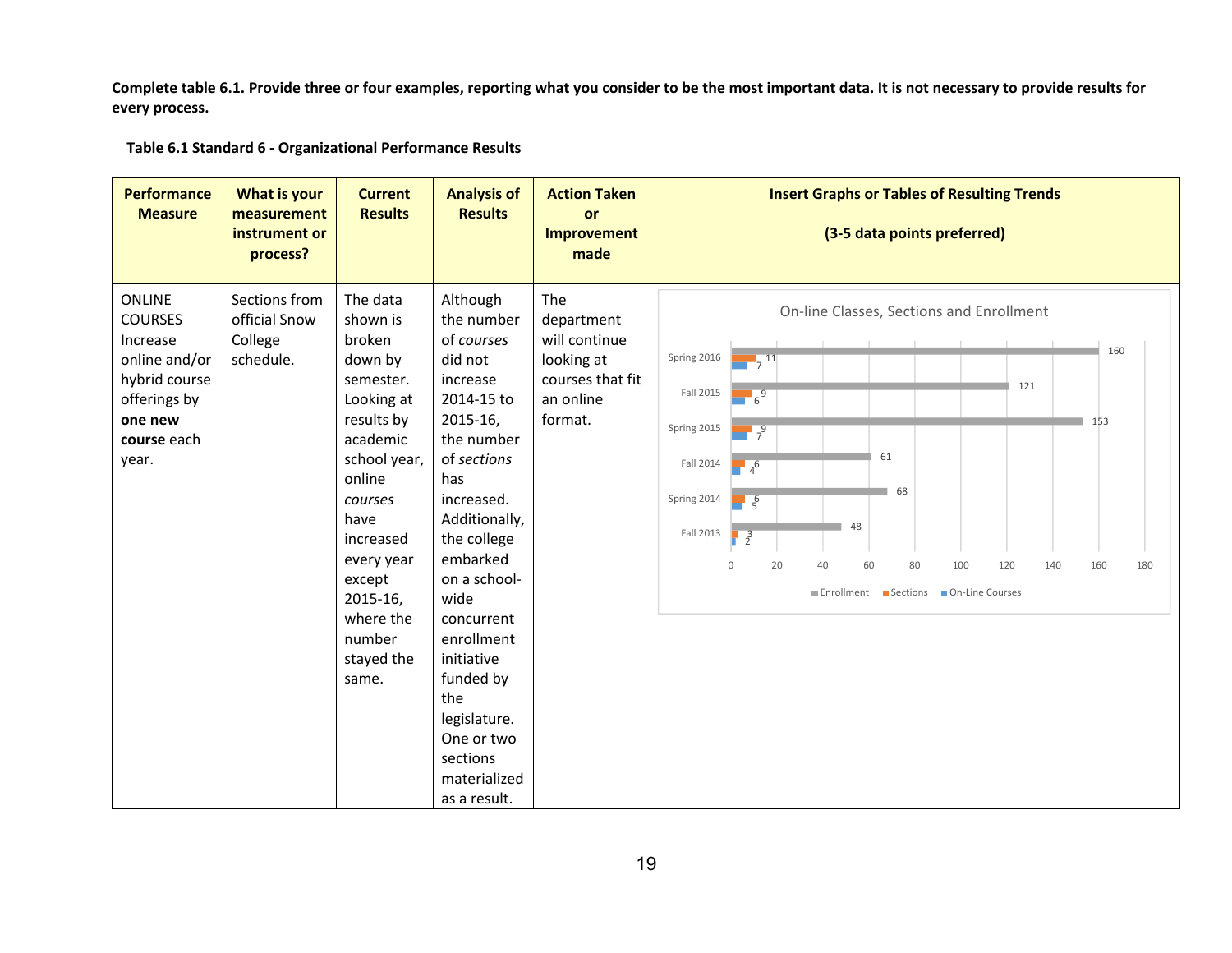| <b>Performance</b><br><b>Measure</b>                                                                                                                                | <b>What is your</b><br>measurement<br>instrument or<br>process?             | <b>Current</b><br><b>Results</b>                                                          | <b>Analysis of</b><br><b>Results</b>                                                                                                                                                                                        | <b>Action Taken</b><br><b>or</b><br><b>Improvement</b><br>made                                                                                                                                                                                                  | <b>Insert Graphs or Tables of Resulting Trends</b><br>(3-5 data points preferred)                                                                                                                                                                                                                                                                                                                                                                                                                                                                                                                                                                                               |
|---------------------------------------------------------------------------------------------------------------------------------------------------------------------|-----------------------------------------------------------------------------|-------------------------------------------------------------------------------------------|-----------------------------------------------------------------------------------------------------------------------------------------------------------------------------------------------------------------------------|-----------------------------------------------------------------------------------------------------------------------------------------------------------------------------------------------------------------------------------------------------------------|---------------------------------------------------------------------------------------------------------------------------------------------------------------------------------------------------------------------------------------------------------------------------------------------------------------------------------------------------------------------------------------------------------------------------------------------------------------------------------------------------------------------------------------------------------------------------------------------------------------------------------------------------------------------------------|
| <b>ENROLLMENT</b><br>Increase<br>annual<br>enrollment.                                                                                                              | Institutional<br>research<br>provides the<br>data by<br>semester.           | <b>The</b><br>department<br>has seen a<br>trend in<br>overall<br>increased<br>enrollment. | The increase<br>in high school<br>students is<br>due in part to<br>the college's<br>role in<br>concurrent<br>enrollment in<br>rural<br>communities.<br>Traditional<br>college<br>student<br>enrollment<br>trends<br>upward. | Continue<br>marketing<br>efforts and<br>partner with<br>other<br>departments<br>on campus to<br>develop their<br>entrepreneurial<br>components.<br>Work on<br>steering<br>undeclared<br>majors into<br>business classes<br>through<br>advertising and<br>media. | Enrollment<br>600<br>513<br>476<br>410<br>$\mathbb{R}$ and the set of $\mathbb{R}$<br>356<br>1. <u>.</u><br>400<br>$\mathcal{L}$ . The contraction of the contract of the contract of the contract of the contract of the contract of the contract of the contract of the contract of the contract of the contract of the contract of the contract of<br>164<br>161<br>200<br>138<br>113<br>81<br>79.<br>$-76$<br>51<br>46<br>43<br>43<br>35<br>23<br>$\mathbf 0$<br>Spring 2015<br>Fall 2013<br>Spring 2014   Fall 2014<br>Fall 2015<br>Spring 2016<br>High School/Concurrent<br>College<br>Distance Education/Internet<br>Linear (High School/Concurrent)<br>Linear (College) |
| <b>COURSE</b><br><b>ENROLLMENT</b><br>Increase<br>enrollment of<br>newly<br>developed<br><b>Business</b><br>Careers<br>Seminar Class.<br>(Implemented<br>Fall 2012) | Reported at<br>the end of<br>every<br>semester by<br>department<br>faculty. | Enrollment<br>numbers<br>are<br>increasing.                                               | More<br>students are<br>taking this<br>course. The<br>course has<br>been added<br>to the ASB<br>requirement<br>list, and<br>advisors are<br>now fully<br>aware of the<br>offering.                                          | More sections<br>have been<br>added to<br>accommodate<br>growth.<br>Initially, the<br>course was only<br>offered fall<br>semester. Now<br>we are offering<br>an online<br>section every<br>spring.                                                              | <b>Total Annual Enrollment</b><br><b>BUS 1200 - Business Careers Seminar</b><br>80<br>59<br>60<br>42<br>40<br>20<br>17<br>20<br>$\Omega$<br>2012<br>2013<br>2014<br>2015                                                                                                                                                                                                                                                                                                                                                                                                                                                                                                        |